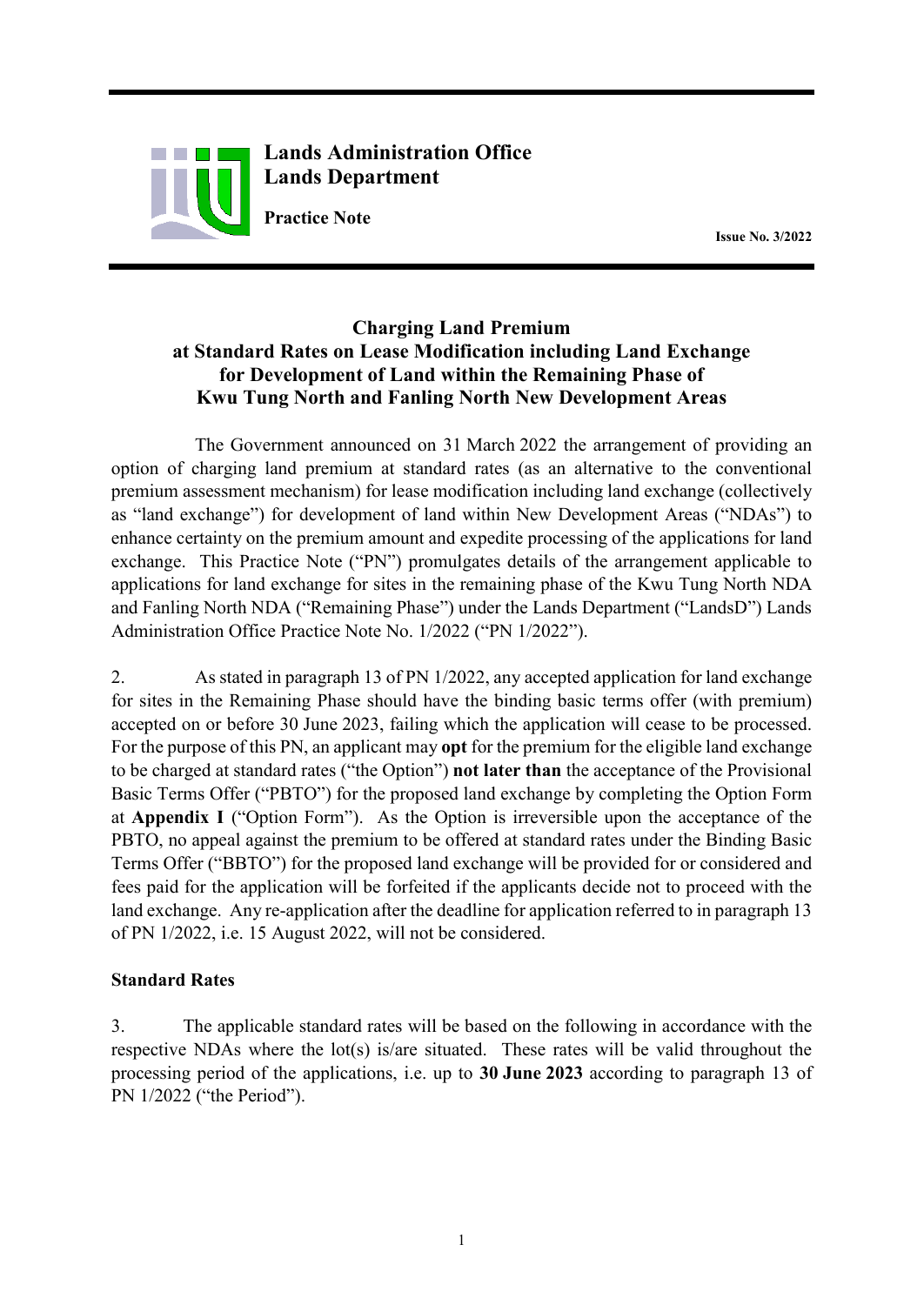| <b>New</b><br>Development<br><b>Areas</b> | <b>Uses Before Land Exchange</b>  |                                  |                                                     | <b>Uses After Land Exchange</b>        |                                  |
|-------------------------------------------|-----------------------------------|----------------------------------|-----------------------------------------------------|----------------------------------------|----------------------------------|
|                                           | <b>Agricultural</b><br><b>Use</b> | Non-residential<br>Building Use^ | <b>Residential</b><br><b>Building</b><br><b>Use</b> | Non-residential<br>$\mathbf{Use}^{\#}$ | <b>Residential</b><br><b>Use</b> |
| <b>Kwu Tung</b><br><b>North</b>           | \$4,000/ $m^2$                    | $$20,000/m^2$                    | $$45,000/m^2$                                       | \$35,000/m <sup>2</sup>                | $$60,000/m^2$                    |
| <b>Fanling</b><br><b>North</b>            | \$4,000/ $m^2$                    | $$20,000/m^2$                    | $$45,000/m^2$                                       | $$30,000/m^2$                          | $$55,000/m^2$                    |

Note: All standard rates are expressed on a per gross floor area ("GFA") basis, except those for agricultural use which are expressed on a per site area basis.

 $\land$  including industrial uses. The decision of LandsD as to the type of non-residential building use applicable for standard rates is final and binding on the applicant.

# including commercial and modern industrial uses but excluding columbarium, petrol filling station, storage of dangerous goods or offensive trades use, for which the stated standard rates are not applicable. For the avoidance of doubt, hotel and hotel ancillary use will be treated as commercial use. The decision of LandsD as to the type of non-residential use applicable for standard rates is final and binding on the applicant.

### **Premium Calculation**

4. The premium to be charged at standard rates<sup>[1](#page-1-0)</sup> is not negotiable. It is the **difference** between the product of A and B **and** the product of C and D less E, i.e. premium<sup>[2](#page-1-1)</sup> = A  $\times$  B –  $C \times D - E$ , where –

- (i) **A** is the maximum total GFA after the land exchange as stipulated in the land exchange document(s)<sup>[3](#page-1-2)</sup> to be determined by LandsD at its absolute discretion;
- (ii) **B** is the applicable standard rate(s) for use(s) after land exchange as per paragraph 3 above in accordance with the geographical location of the lot(s) under application. In respect of the use(s) after the land exchange, the rate for residential use is applicable to all GFA not prohibiting private residential use, whereas the rate for non-residential use is applicable to the remainder of the GFA;

<span id="page-1-0"></span>In the event that the land exchange applications involve eligible pre-1987 IBs as referred to in LandsD Land Administration Office ("LAO") Practice Note No. 1/2021, the applicants shall only be allowed to opt for the standard rates under this PN but not those under LandsD LAO Practice Note No. 1/2021.

<span id="page-1-1"></span><sup>&</sup>lt;sup>2</sup> In case the premium as calculated is negative, no premium will be charged.

<span id="page-1-2"></span>In determining the maximum total GFA for the purposes of paragraph 4(i) above, any floor space that is constructed or intended for use solely as Government Accommodation may be disregarded. If the Net Operation Floor Area ("NOFA") of the Government Accommodation is stated in the land exchange document(s), for the purpose of this PN, the conversion ratio of the NOFA to GFA of the Government Accommodation is 1:1.8, (e.g.  $100m^2$  NOFA =  $180m^2$  GFA). For other floor space, only those which is expressly exempted from the calculation of GFA under the land exchange document will be disregarded. If no maximum total GFA is stipulated in the land exchange document, the arrangement in this PN is not applicable.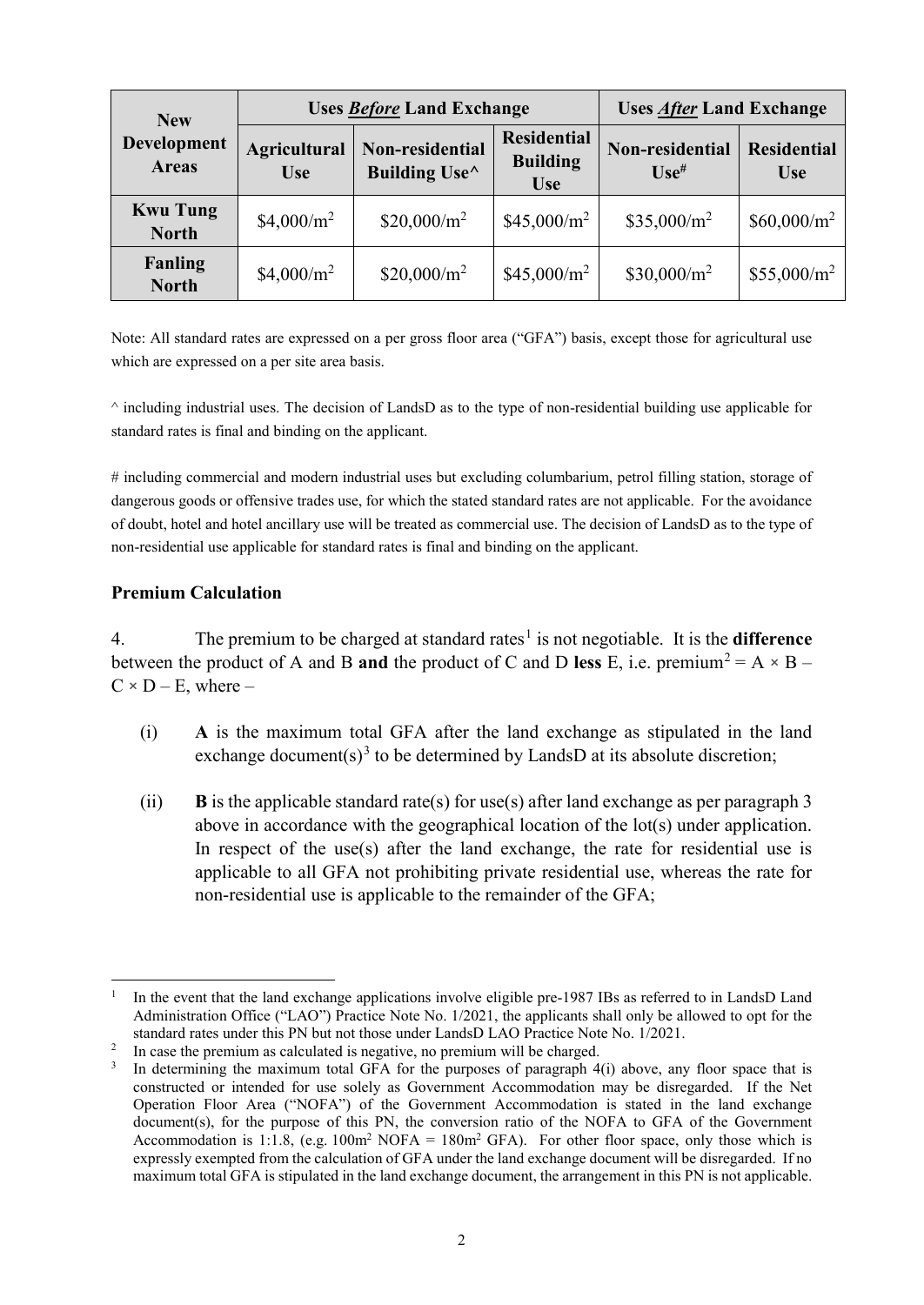- (iii)  $\bf{C}$  is the total site area of the Agricultural land<sup>[4](#page-2-0)</sup> to be surrendered and/or the total permissible GFA of the Building land<sup>[5](#page-2-1)</sup> to be surrendered. The site area of Agricultural land and/or the GFA figure of Building land (as the case may be) for "C" will be determined by LandsD taking into account any supporting information provided by the applicant as per paragraph 5 below;
- (iv) **D** is the applicable standard rate(s) for use(s) before land exchange as per paragraph 3 above in accordance with the geographical location of the lot(s) under application. In respect of Building land, the rate for residential building use is applicable to all GFA not prohibiting residential use, whereas the rate for non-residential building use is applicable to the remainder of the GFA; and
	- (v) **E** is a deductible being construction cost of Government Accommodation required to be constructed by the applicant under the land exchange document(s), to be assigned or handed back to the Government (either upon completion or upon demand) or to be operated, managed and maintained on behalf of the Government for public use. Such construction cost will be assessed by proponent Government department and conveyed, if practicable, to the applicant before the deadline of making the Option. In the absence of such conveying, there will not be such deductible for the premium to be charged at standard rates under this paragraph. The definition of Government Accommodation for the purpose of this PN and whether any Government Accommodation is eligible for the deduction from the premium shall be at the sole and absolute discretion of LandsD.

#### **Submission of Documents**

5. To facilitate timely determination by LandsD of the site area of the Agricultural land to be surrendered and/or the GFA figure of the Building land to be surrendered for premium calculation at standard rates (i.e. "C" as referred to in paragraph 4(iii) above) ("the site area and/or GFA figure for "C" ), the applicant shall provide to LandsD (i) Survey Submission<sup>[6](#page-2-2)</sup> of the land boundary survey carried out by an Authorised Land Surveyor<sup>[7](#page-2-3)</sup>

<span id="page-2-0"></span> $\frac{1}{4}$  Agricultural land refers to old schedule and new grant lots demised for agricultural use, and the agricultural land portion within mixed lots (i.e. lots with portions designated for agriculture and building purposes respectively). Agricultural land will be assessed using the standard rates on site area basis.

<span id="page-2-1"></span><sup>&</sup>lt;sup>5</sup> Building land refers to land on which building structure(s) is allowed, and the building land portion within mixed lots (as defined under footnote 4 above). Regarding the old schedule lots, the descriptive terms mentioned in the Schedules to the Block Government Leases must be one or more of the following so as to be regarded as Building land: house, building, mat shed, boat hut, temple, nunnery, latrine, shop, cow shed, cattle shed, duck shed, cow byre, pigsty, school or such other uses as to be determined by LandsD at its absolute discretion; and such old schedule lots will be regarded as Building land for residential building use (as residential use is not prohibited). The total permissible GFA shall refer to those GFA specified in the lease(s) or land grant document(s). In the absence of express permissible GFA under the lease(s) or land grant document(s), a plot ratio of 1.33 will be adopted. In case the lease(s) or land document(s) of the lots to be surrendered are untraceable, the use and the site area of these lots will be determined by LandsD at its absolute

<span id="page-2-2"></span>discretion.<br><sup>6</sup> Survey Submission includes Survey Record Plan, Land Boundary Plan and Survey Report prepared in accordance with the requirements of the latest Code of Practice under the Land Survey Ordinance (Cap 473).

<span id="page-2-3"></span><sup>7</sup> Authorised Land Surveyor is professional land surveyor registered under Part IV of the Land Survey Ordinance (Cap 473). The list of practising authorised land surveyor is available at: https://www.landsd.gov.hk/en/survey-mapping/authority/als.html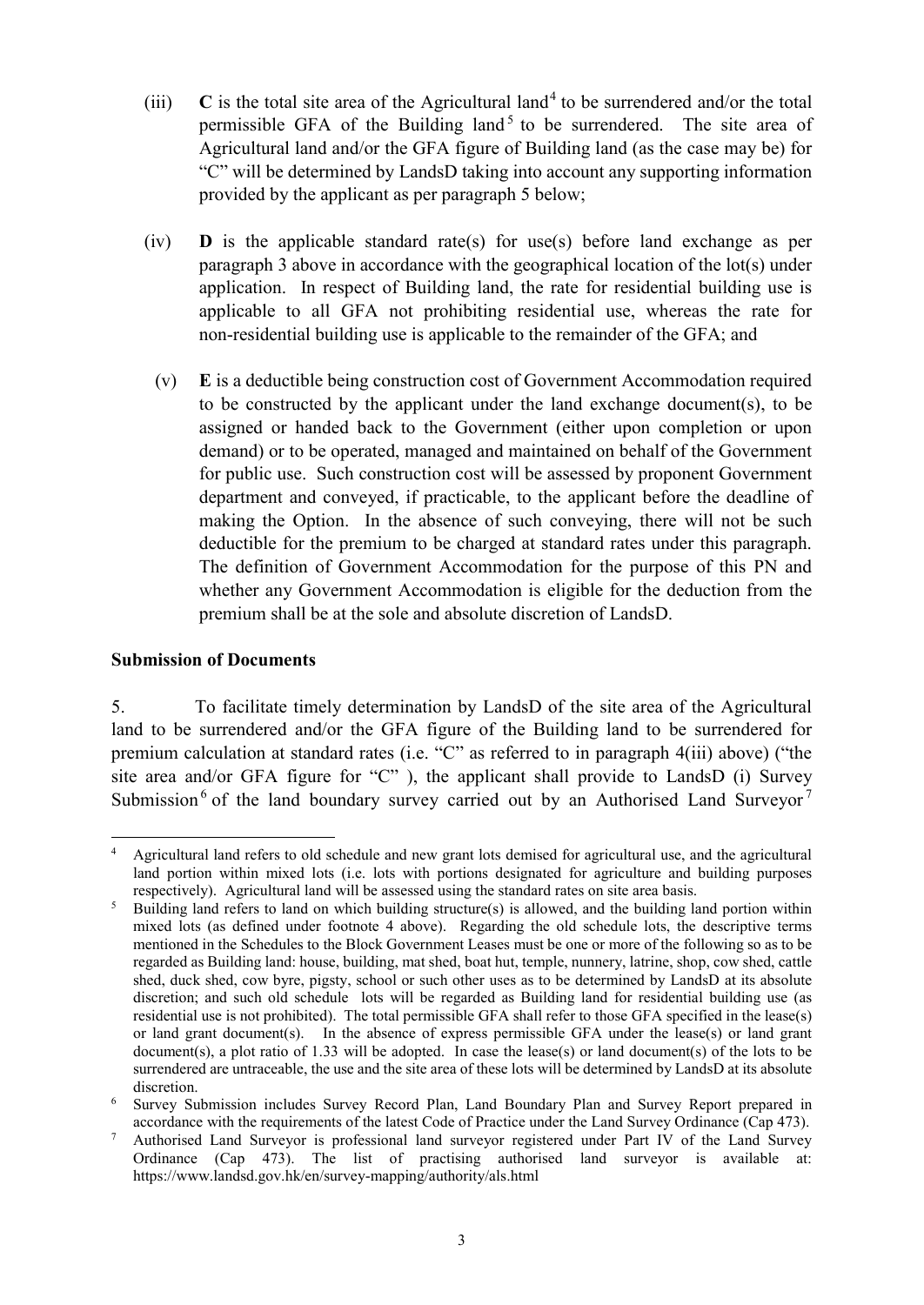showing (a) the areas (surveyed and registered areas) and boundaries of the lots to be wholly surrendered; (b) the proposed areas and boundaries of the lots to be partially surrendered; (c) the proposed area and boundary of the application site to be regranted; and (ii) the title deeds/documents of all the lot to be surrendered. Based on the above submission and documents provided by the applicant not later than the settlement of initial administrative fee as demanded by LandsD for the proposed land exchange application or two months from the date of this PN for applications already accepted for further processing before the date of this PN, LandsD will inform the applicant of the site area and/or GFA figure for "C" for premium calculation at standard rates at the time of the issuance of the PBTO by a separate letter so as to facilitate the applicant's choice of the premium assessment option. In case the applicant chooses not to provide the above submission and documents by the said timeframe and opts to assess premium at standard rates, LandsD will determine the site area and/or GFA figure for "C" according to the information known to the department and issue the BBTO accordingly. LandsD reserves the right to require the applicant to provide additional supporting documents to facilitate processing and the applicant shall within such time as required by LandsD to provide such documents. The decision of LandsD on the site area and/or GFA figure for "C"<sup>8</sup> will be final and binding on the applicant under the Option.

6. In the event that the duly completed Option Form as per Appendix I is not received by LandsD on or before the acceptance of the PBTO during the Period, the premium will be assessed in accordance with the established case-by-case basis. If the applicant decides not to accept the BBTO and not to proceed with the land exchange with the premium assessed in accordance with the established case-by-case basis, any fees paid for the application will be forfeited. No re-application will be considered after the deadline for application, i.e. 15 August 2022.

Each Option Form submitted to LandsD pursuant to this PN will be considered on 7. its own merits by LandsD acting in its capacity as a landlord and LandsD has the absolute discretion to decide whether to accept the Option. This PN shall not constitute any representation on the part of the Government or other authorities or give rise to any expectation on the part of the applicant that any land exchange application or the Option submitted to LandsD will be processed or approved. The premium for a land exchange is to be determined by LandsD at its absolute discretion. The decision by LandsD as to whether a land exchange application is eligible for opting the premium to be charged at standard rates shall be final and binding on the applicant.

8. This PN is issued for general reference purpose only. All rights to modify the whole or any part of this PN are hereby reserved.

(Andrew LAI)

Director of Lands 31 March 2022

 $\bf 8$ The site area and/or GFA figure for "C" as determined by LandsD may not be the same as that shown on the Block Government Lease or other land document(s).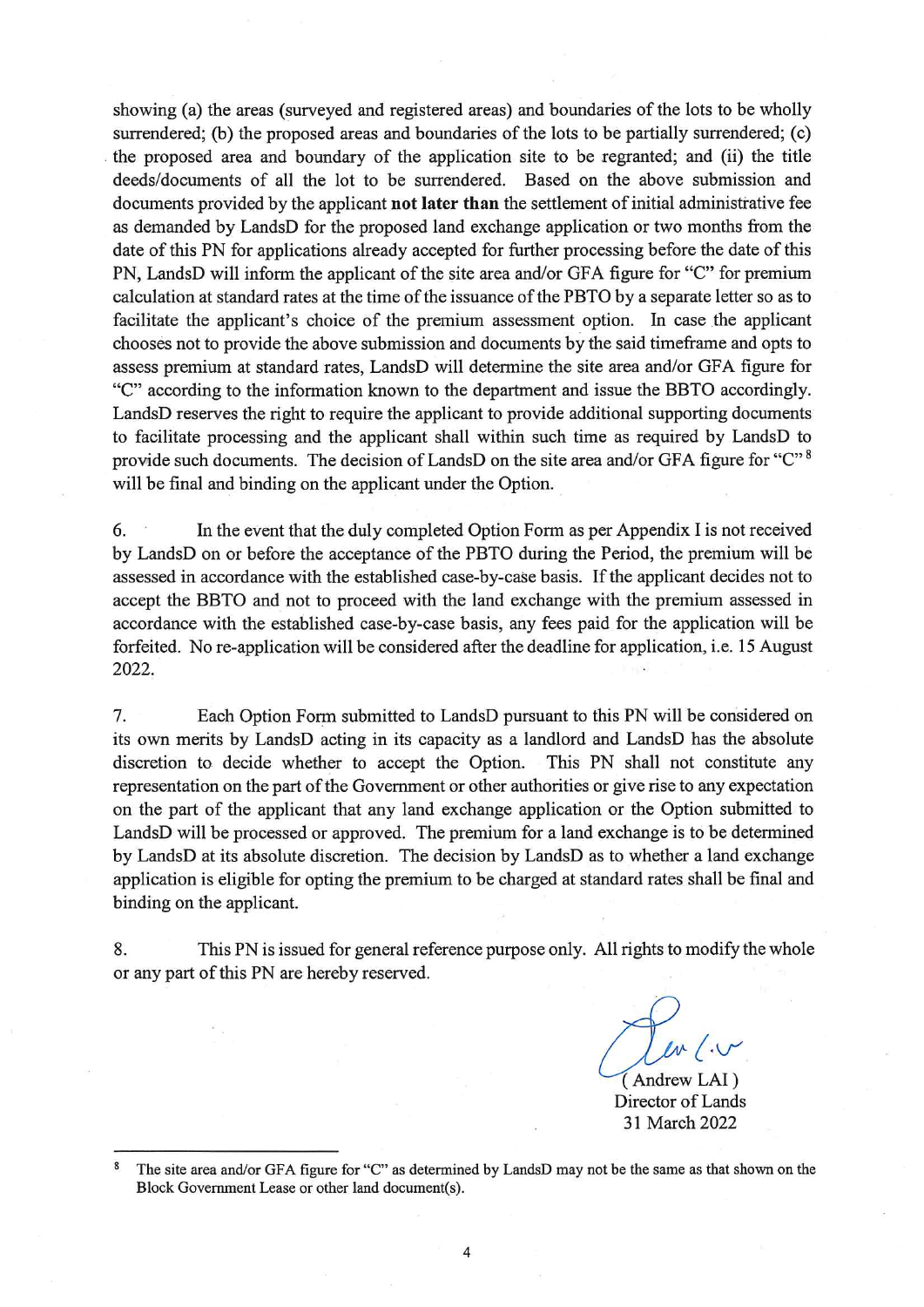**Appendix I**

#### **OPTION FORM**

- To : Chief Estate Surveyor/New Development Areas, Lands Department
- Fax : 3547 0756

Email : cesnda@landsd.gov.hk

Date :

Lot No.: ("the Lot")

#### **Proposed \*Lease Modification/Land Exchange**

Pursuant to the Lands Department ("LandsD") Land Administration Office Practice Note No. 3/2022 ("PN"), \*I/we hereby opt for the land premium payable for the proposed \*lease modification/land exchange transaction ("proposed transaction") to be assessed at standard rates.

- 2. \*I/We understand and acknowledge that :-
	- (i) the relevant site area and/or gross floor area ("GFA") figures will be determined by LandsD at its absolute discretion;
	- (ii) LandsD has the absolute discretion to decide whether to accept \*my/our application for opting the premium to be charged at standard rates;
	- (iii) if \*my/our application for opting the premium to be charged at standard rates is not accepted by LandsD, the premium will be assessed in accordance with the established case-by-case basis; and
	- (iv) \*my/our application for opting the premium to be charged at standard rates is irreversible upon acceptance of Provisional Basic Term Offer. If such application is accepted by LandsD, \*I/we will no longer be entitled to appeal against the premium to be offered under the Binding Basic Terms Offer for the proposed transaction. Fees paid for the application of the proposed transaction will be forfeited if \*I/we decide not to proceed with it.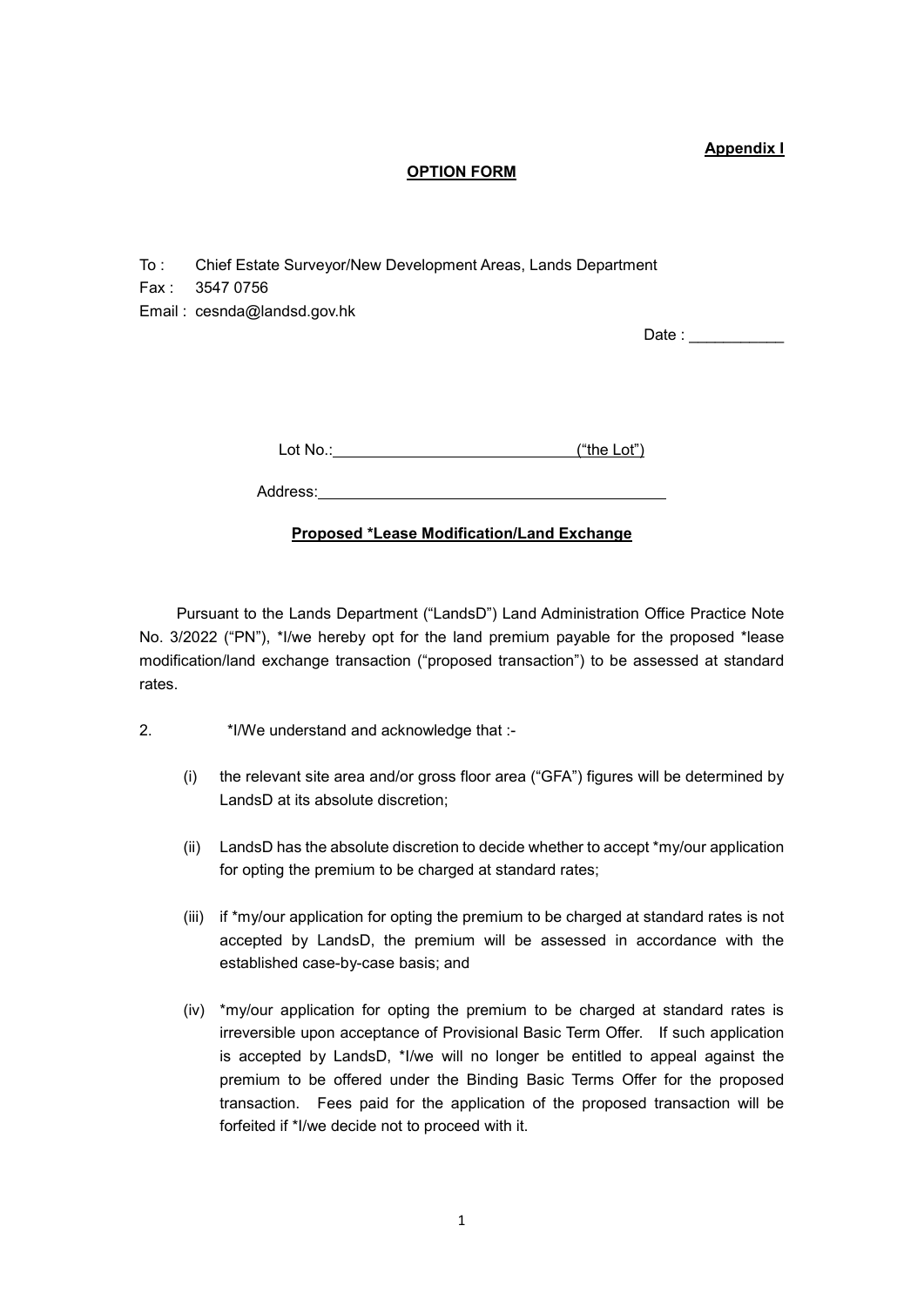3. \*I/We have read and understood the attached Note on Use of Personal Information.

Yours faithfully,

Signature(s) of the \*Applicant / authorized officer(s) for and on behalf of the Applicant(s) : Name(s) of the Applicant(s) in Block Letters: \_\_\_\_\_\_\_\_\_\_\_\_\_\_

\_\_\_\_\_\_\_\_\_\_\_\_\_\_\_\_\_\_\_\_\_\_\_\_\_\_\_\_\_\_\_\_\_\_\_\_\_\_\_\_\_\_\_\_\_\_\_\_

\*Name(s) and capacity of the authorized officer(s) of the Applicant(s):

Address of the Applicant(s): Telephone Number of the Applicant(s): Date:  $\Box$ 

\* Delete as appropriate

**c.c. Chief Estate Surveyor/Valuation, Lands Department** (email : cesv@landsd.gov.hk) (Fax : 2523 1620)